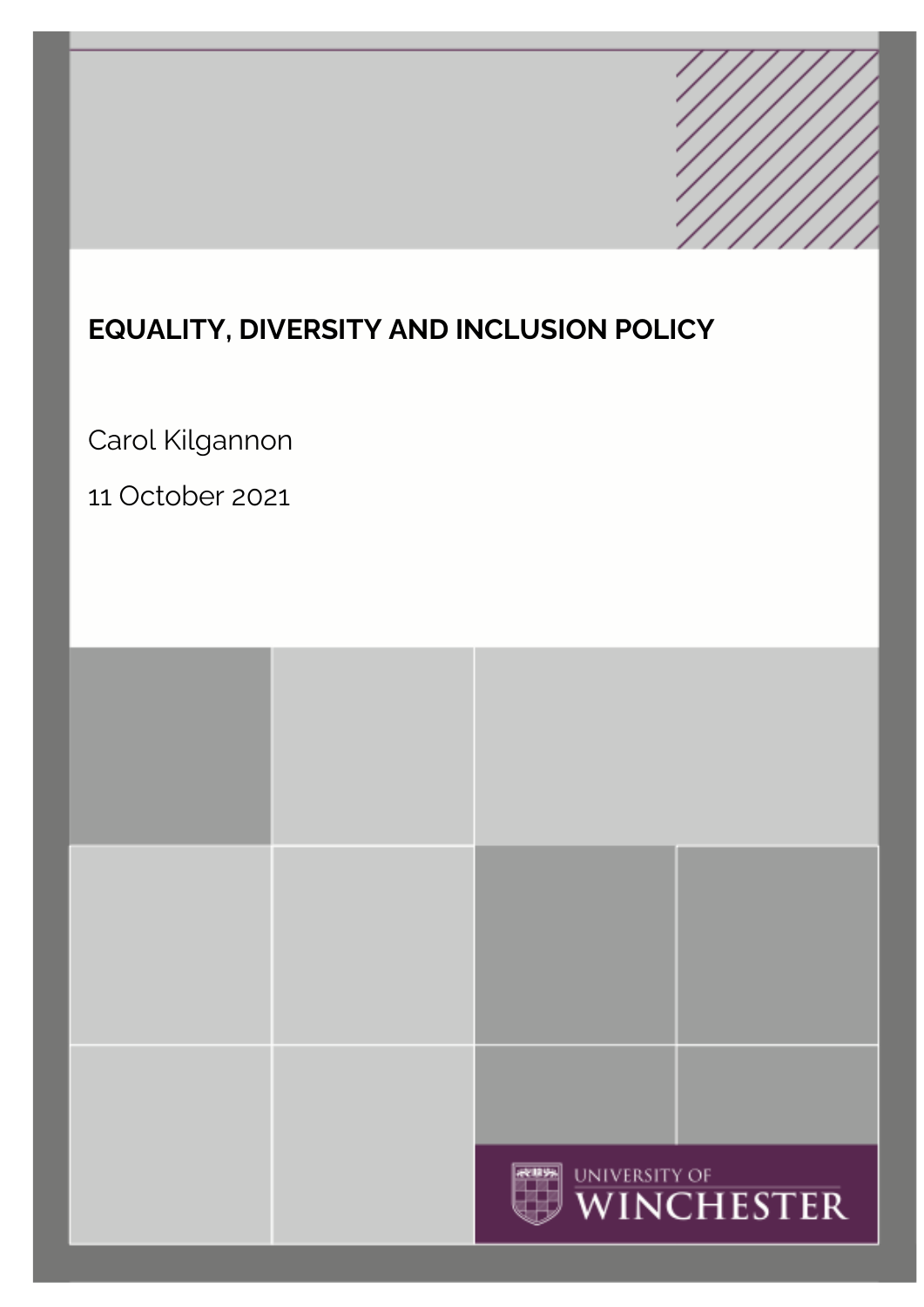| <b>Document Title:</b>                                                                                     | Equality, Diversity and Inclusion Policy     |  |  |  |
|------------------------------------------------------------------------------------------------------------|----------------------------------------------|--|--|--|
| Document Author:                                                                                           | Carol Kilgannon                              |  |  |  |
|                                                                                                            | Director of Equalities and Staff Development |  |  |  |
| Responsible Person and Department:                                                                         | Director of Equalities and Staff Development |  |  |  |
| Approving Body:                                                                                            | Human Resources Committee                    |  |  |  |
| Date of Approval:                                                                                          | 11 October 2021                              |  |  |  |
| Date Effective From:                                                                                       | 11 October 2021                              |  |  |  |
| <b>Review Date:</b>                                                                                        | 11 October 2024                              |  |  |  |
| Indicate whether the document is for                                                                       | <b>Internal Access Only</b>                  |  |  |  |
| public access or internal access only                                                                      | <b>Public Access</b>                         |  |  |  |
| Indicate whether the document applies                                                                      | Applies to Collaborative Provision           |  |  |  |
| to collaborative provision?                                                                                |                                              |  |  |  |
| (Strikethrough text, as appropriate)                                                                       |                                              |  |  |  |
| Summary:                                                                                                   |                                              |  |  |  |
| This document defines the equality, diversity and inclusion duties of the University towards its staff and |                                              |  |  |  |
| students.                                                                                                  |                                              |  |  |  |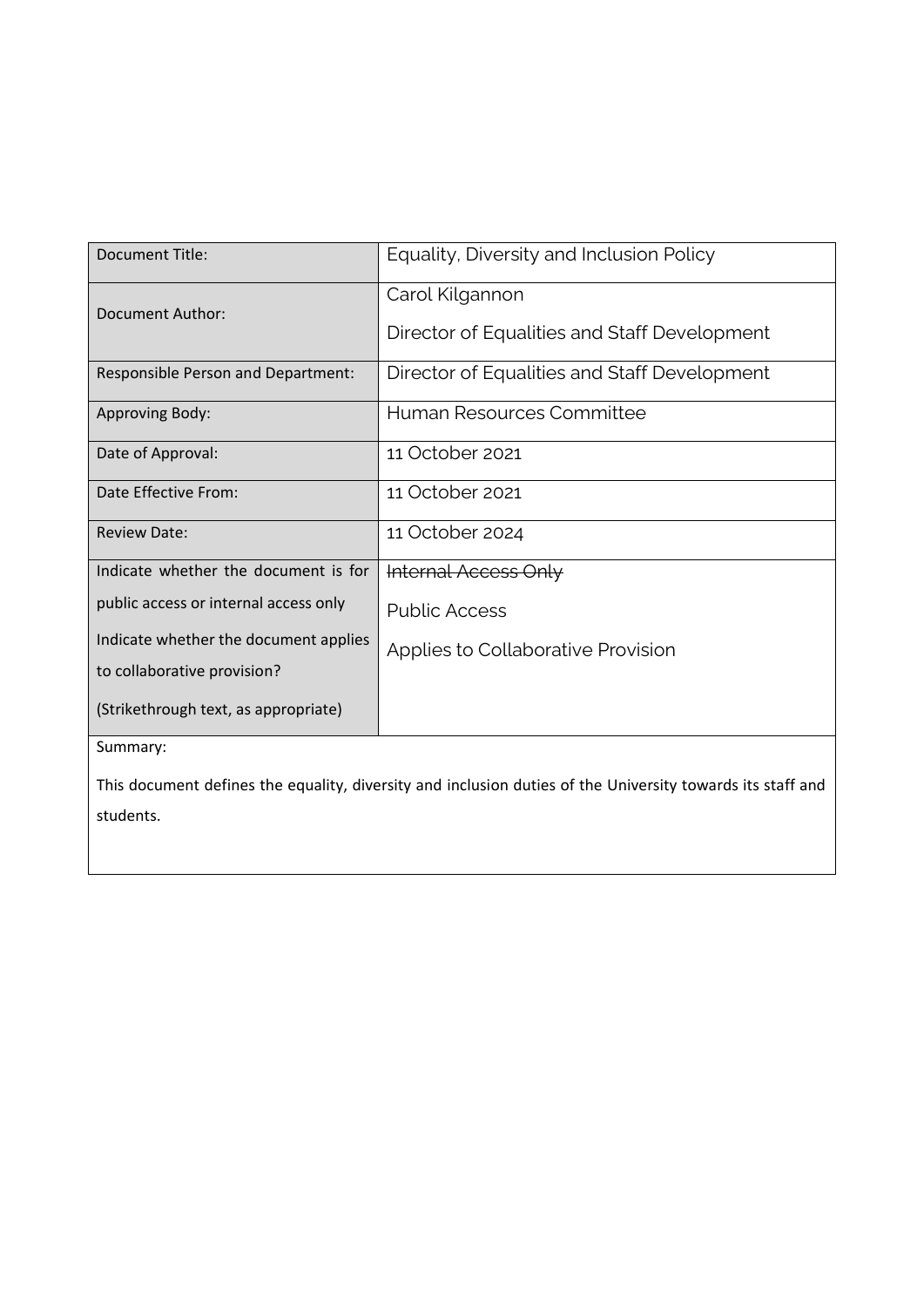## **University of Winchester Equality, Diversity and Inclusion Policy**

## **1 Equality, Diversity and Inclusion Policy**

- 1.1 The University of Winchester is committed to fostering an inclusive culture which promotes equality, values diversity and maintains a working, learning and social environment in which the rights and dignity of all its staff and students are respected. Discrimination because of sex, gender identity, sexual orientation, age, race, disability, religion and belief, parental, civil partner and marriage status will not be tolerated.
- 1.2 The University embraces diversity amongst its members and seeks to achieve equity in the experience, progression and achievement of all students and staff through the implementation of transparent policies, practices and procedures and the provision of effective support.
- 1.3 The University recognises that equality should be embedded in all its activities and will seek to promote awareness of equality and foster good practice. The University is committed to a programme of action to support its equality policy, to monitoring its effectiveness, and to publishing information on progress towards its equality aims.
- 1.4 In exercising its policies, practices, procedures and other functions, the University will have due regard to its duties under the Equality Act 2010 and to the protected characteristics specified within it, as well as other relevant circumstances including parental or caring responsibilities, contract type, and working hours.
- 1.5 In particular, the University will:
	- 1.5.1 Encourage applications for study and employment from the widest pool of potential candidates, especially where representation is disproportionately low.
	- 1.5.2 Not ask job applicants questions which may suggest an intention to discriminate on grounds of a protected characteristic. For example, applicants should not be asked whether they are pregnant or planning to have children.
	- 1.5.3 Where appropriate, take steps to meet the particular needs of individuals from protected groups where these are different from the needs of others.
	- 1.5.4 **In respect of students,** seek to attract applicants of the highest quality and potential, regardless of background. Decisions on the admission of students will be based solely on the individual merits of each candidate and the application of selection criteria appropriate to the course of study.
	- 1.5.5 **In respect of staff,** ensure that entry into employment and progression within employment are determined solely by criteria which are related to the duties of a particular post and the relevant salary scale; and support career development and progression to ensure diverse representation and participation at all levels.
- 1.6 The University expects all members of the university community to treat each other with respect, courtesy and consideration and has a zero tolerant approach to any form of bullying or harassment. The University's approach to harassment and bullying is found in the Dignity at Work Policy.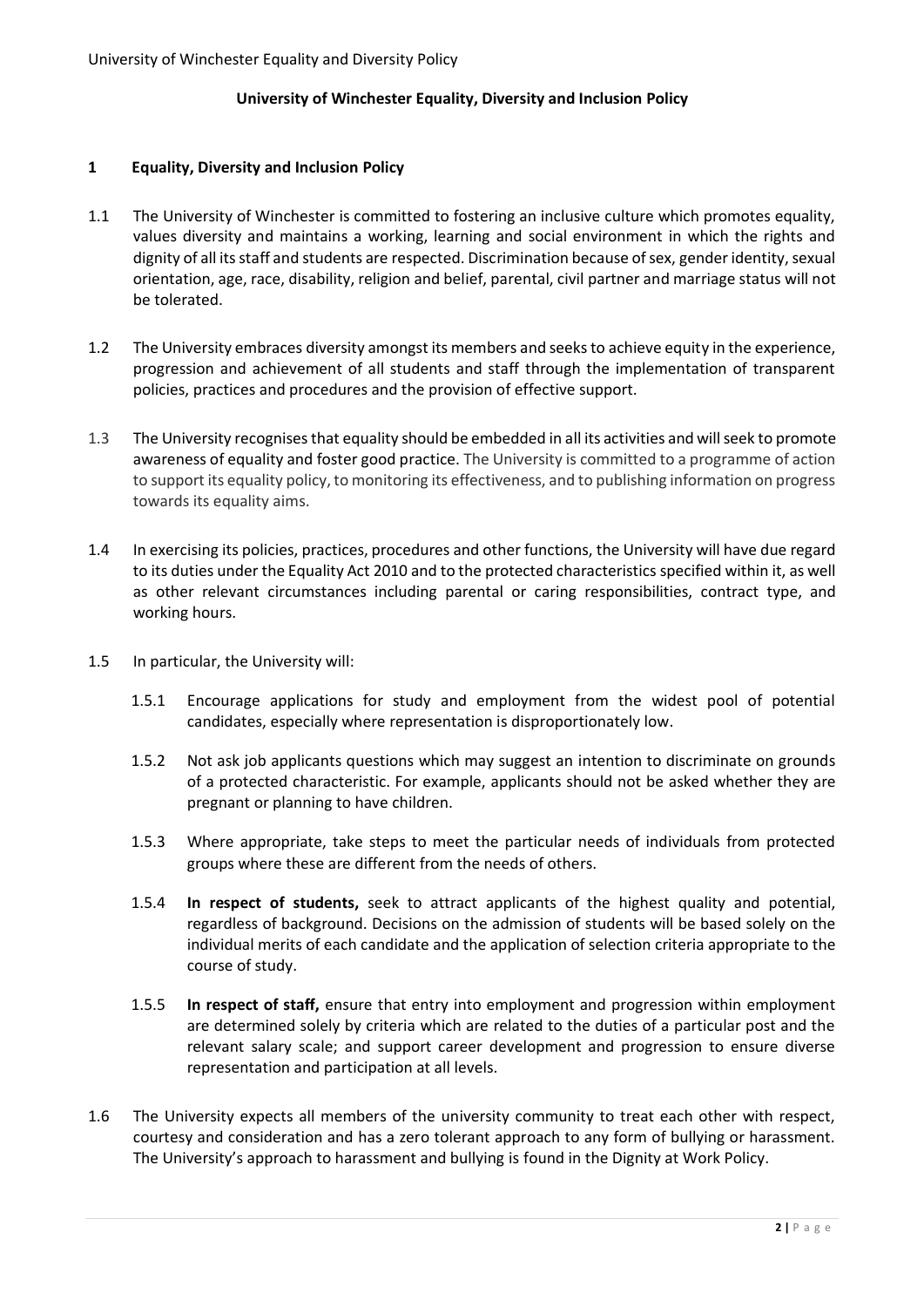University of Winchester Equality and Diversity Policy

# **2 Application of the Equality Policy**

- 2.1 This policy applies to all members of the university community, including students and staff, applicants, associate members, and visitors.
- 2.2 All members of the university community are expected to act in accordance with this policy and to treat colleagues with respect at all times.
- 2.3 All visitors to the University, including contractors, and people operating on behalf of the University, whether on university premises or elsewhere, have a responsibility to behave in accordance with the principles of this policy.
- 2.4 This policy does not form part of any employee's contract of employment, and we may amend it at any time.

## **3 Discrimination**

- 3.1 Staff and students must not unlawfully discriminate against or harass other people including current and former employees, job applicants, clients, customers, suppliers and visitors. This applies in the workplace, outside the workplace (when dealing with customers, suppliers or other work-related contacts or when wearing a work uniform), and on work-related trips or events including social events.
- 3.2 The following forms of discrimination are prohibited under this policy and are unlawful:
	- 3.2.1 **Direct discrimination:** treating someone less favourably because of a Protected Characteristic. For example, rejecting a job applicant because of their religious views or because they might be gay.
	- 3.2.2 **Indirect discrimination:** a provision, criterion or practice that applies to everyone but adversely affects people with a particular Protected Characteristic more than others, and is not justified. For example, requiring a job to be done full-time rather than part-time would adversely affect women because they generally have greater childcare commitments than men. Such a requirement would be discriminatory unless it can be justified.
	- 3.2.3 **Harassment:** this includes sexual harassment and other unwanted conduct related to a Protected Characteristic, which has the purpose or effect of violating someone's dignity or creating an intimidating, hostile, degrading, humiliating or offensive environment for them. Harassment is dealt with further in our Anti-harassment and Bullying Policy.
	- 3.2.4 **Victimisation:** retaliation against someone who has complained or has supported someone else's complaint about discrimination or harassment.
	- 3.2.5 **Disability discrimination:** this includes direct and indirect discrimination, any unjustified less favourable treatment because of the effects of a disability, and failure to make reasonable adjustments to alleviate disadvantages caused by a disability.

## **4 The University's commitment**

4.1 The University will: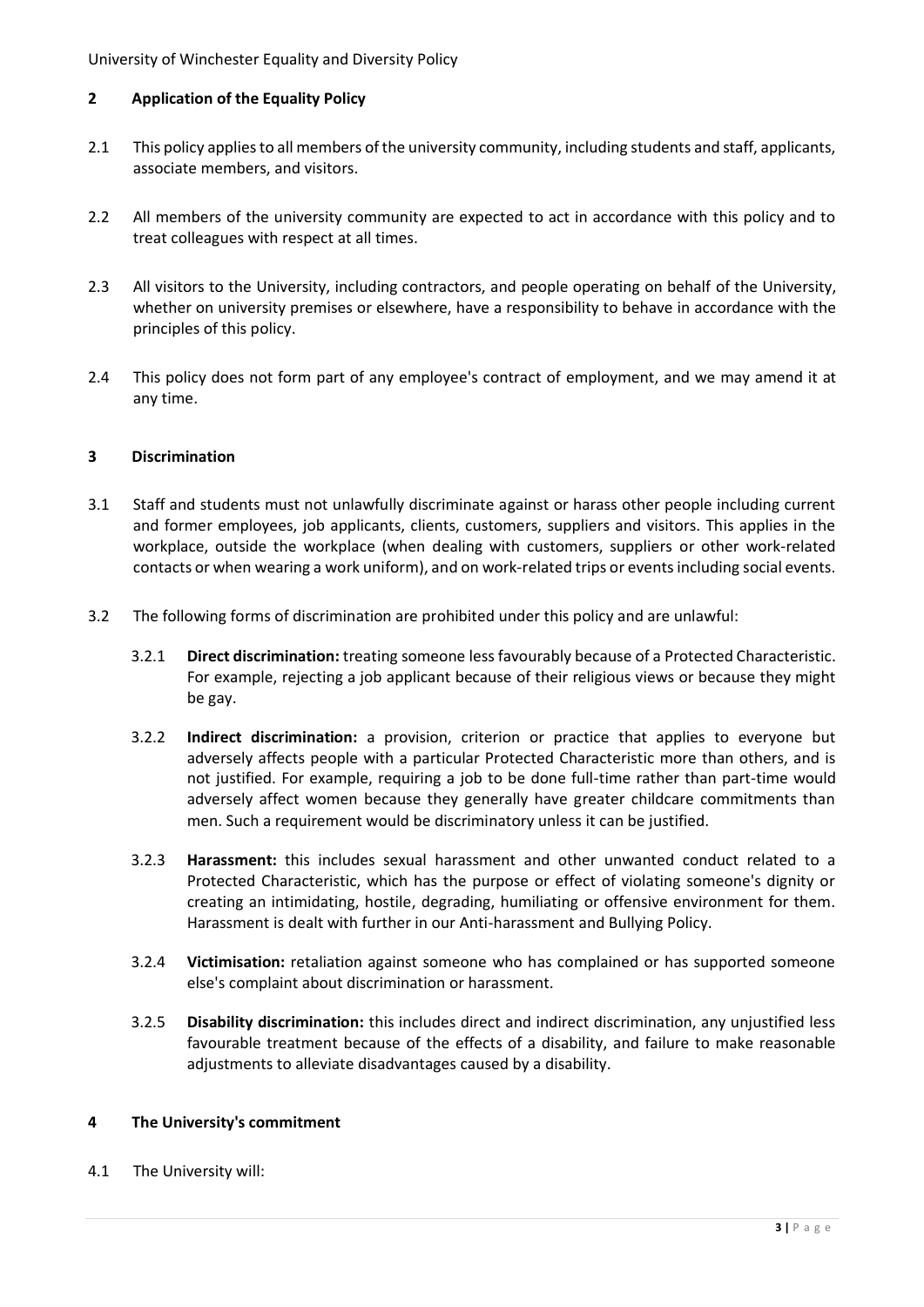- 4.1.1 seek to embed equality in all its activities;
- 4.1.2 have regard to its obligations under relevant legislation, including the Equality Act 2010 ;
- 4.1.3 publicise this policy, and any relevant codes of practice and guidance;
- 4.1.4 use an evidence–based approach to inform its activities to increase equality and to measure the impact of any changes;
- 4.1.5 develop equality objectives and an action plan, and report on progress toward attaining those objectives;
- 4.1.6 monitor and publish data on its staff, students and applicants; and
- 4.1.7 regularly review this policy and all associated codes of practice and guidance.

## **5 Disabilities**

5.1 If you are disabled or become disabled, we encourage you to tell us about your condition so that we can consider what reasonable adjustments or support may be appropriate. Please contact HR in the first place and they will guide you through the process.

## **6 Part-time and fixed-term work**

6.1 Part-time and fixed-term employees should be treated the same as comparable full-time or permanent employees and enjoy no less favourable terms and conditions (on a pro-rata basis where appropriate), unless justified.

## **7 Responsibilities**

## **Where Is Strategy Made?**

7.1 The University through the Board of Governors and its major committees will provide mechanisms through which the University's strategic objectives for equality and diversity can be determined.

# **7.2 First Deputy Vice-Chancellor**

The First Deputy Vice Chancellor will provide leadership on equality and diversity and oversee the development of equality policy frameworks and their application in the University, working as appropriate with relevant colleagues and bodies, including those committees that have a specific remit for equality issues.

# **7.3 The Equality and Diversity Committee**

The Equality and Diversity Committee reports to the Executive Leadership Team and will advise on the development of strategy for work on equality and diversity, covering staff and students and embracing all protected groups.

## **7.4 The Director of Equalities and Staff Development**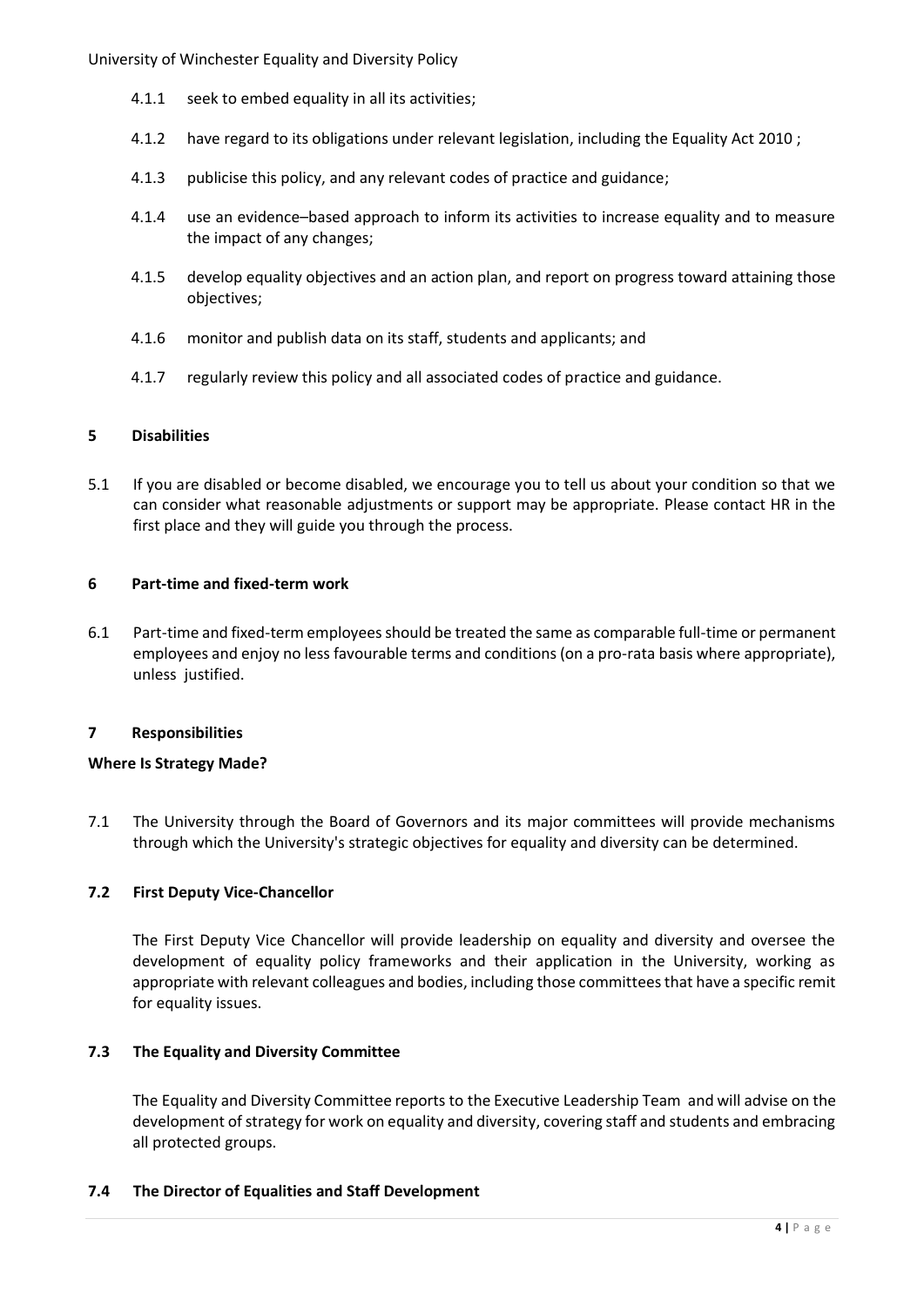University of Winchester Equality and Diversity Policy

The Director of Equalities and Staff Development will work with university bodies, academic divisions and departments to ensure that the University's pursuit of excellence goes hand in hand with freedom from discrimination and equality of opportunity. In particular they will:

- 7.4.1 consider existing and emerging equality legislation with a view to identifying relevant issues to be translated into university policies
- 7.4.2 provide information and guidance to all university bodies to enable them to discharge their responsibilities
- 7.4.3 support senior members of the University in showing leadership on equality and diversity issues
- 7.4.4 facilitate central consultation and training with specific groups of staff and students

## **7.5 Divisions, Departments and Faculties**

Deans of faculty, Directors and Heads of Departments are responsible for the day-to-day implementation of this policy and for supporting the delivery of the University's strategic objectives for equality and diversity in that department or faculty.

#### **7.6 Managers**

All managers are responsible for ensuring that equality is embedded in the work of their team.

#### **7.7 All academic staff**

All academic staff should promote an inclusive research and learning environment.

## **7.8 All staff and students**

All staff and students have a responsibility to observe this policy.

## **8 Complaints**

- 8.1 The University regards any breach of this policy by any member of the community as a serious matter to be dealt with through its agreed procedures
- 8.2 The procedures for dealing with concerns about breaches of the policy are set out below.

#### **For Students**

a) **Applicants** 

For feedback on admissions decisions, see:

Undergraduate admissions & Postgraduate admissions:

[Course.enquiries@winchester.ac.uk](mailto:Course.enquiries@winchester.ac.uk)

b) **Current students**